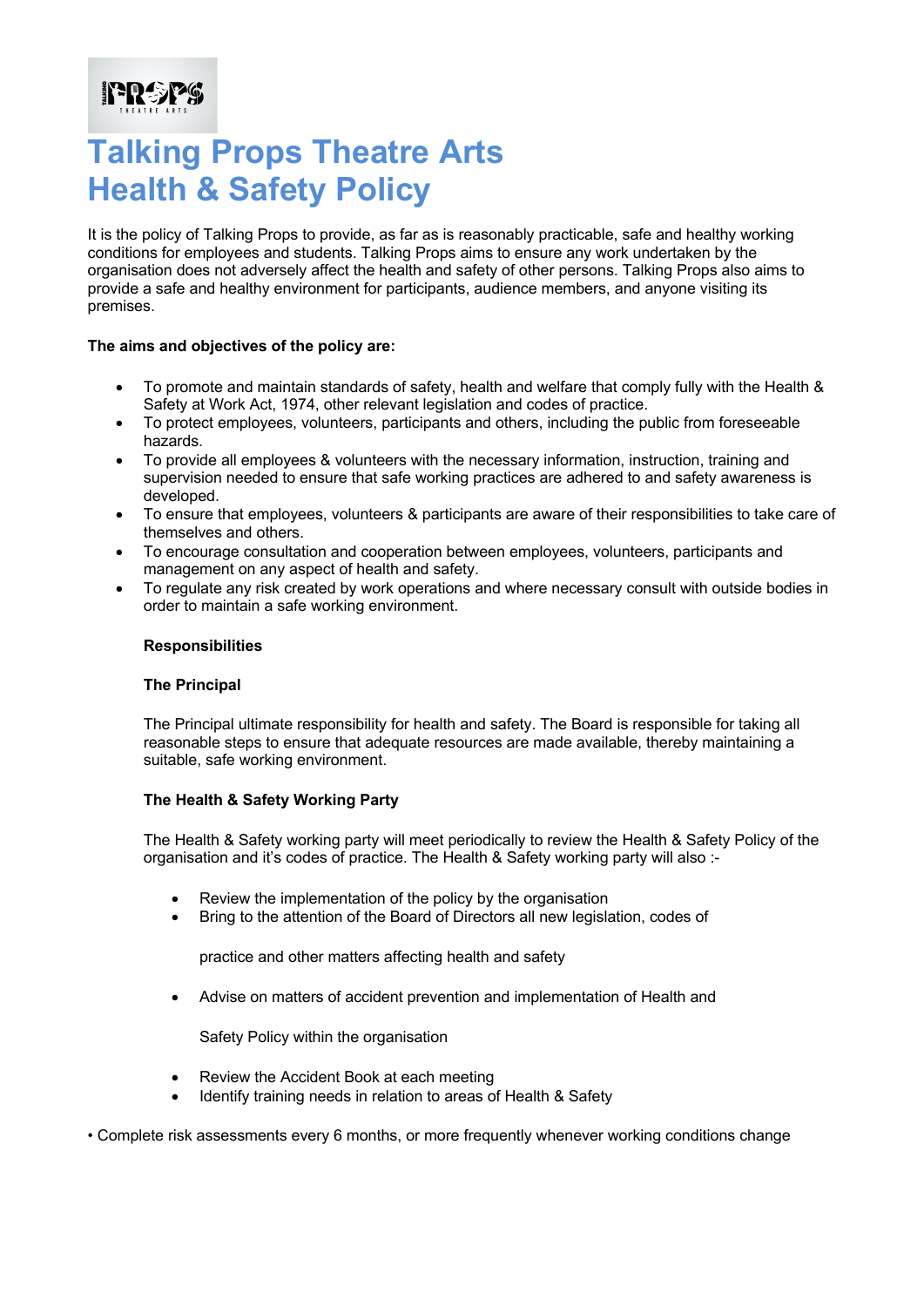### **IPROPS**

### **Talking Props Theatre Arts Health & Safety Policy**

#### **The Studio Manager**

The Studio Manager oversees Health & Safety issues on a day-to-day basis. The Studio Manager, working under direction of the Board, Health & Safety Working party and Principal will :-

- Communicate the Health & Safety Policy to all relevant people
- Delegate the day to day running of the Health and Safety Programme within the

#### organisation

• Receive and action all reports, verbal and written, regarding health and safety

#### issues

• Complete risk assessments every 6 months and delegate action points in

conjunction with the Health & Safety Working Party

- Maintain liaison with all individuals connected with health and safety
- Arrange adequate training programmes in relation to health and safety
- Ensure that effective maintenance systems are in place and that all identified

maintenance is implemented

• Ensure health and safety aspects are incorporated in all job instructions

#### **First Aiders**

Designated First Aiders are responsible for :-

- Administering First Aid to injured employees, volunteers & participants
- Ensuring all accidents are recorded
- Ensuring that all medical equipment and facilities are adequate

#### **Employees, Volunteers & Participants**

Employees, Volunteers & Participants should :-

- Make themselves familiar with and conform to the Health and Safety Programme at all times
- Observe all safety rules at all times
- Wear appropriate safety equipment when required
- Must not interfere with anything provided to safeguard their health & safety
- Report all accidents, damage and dangerous occurrences to either the General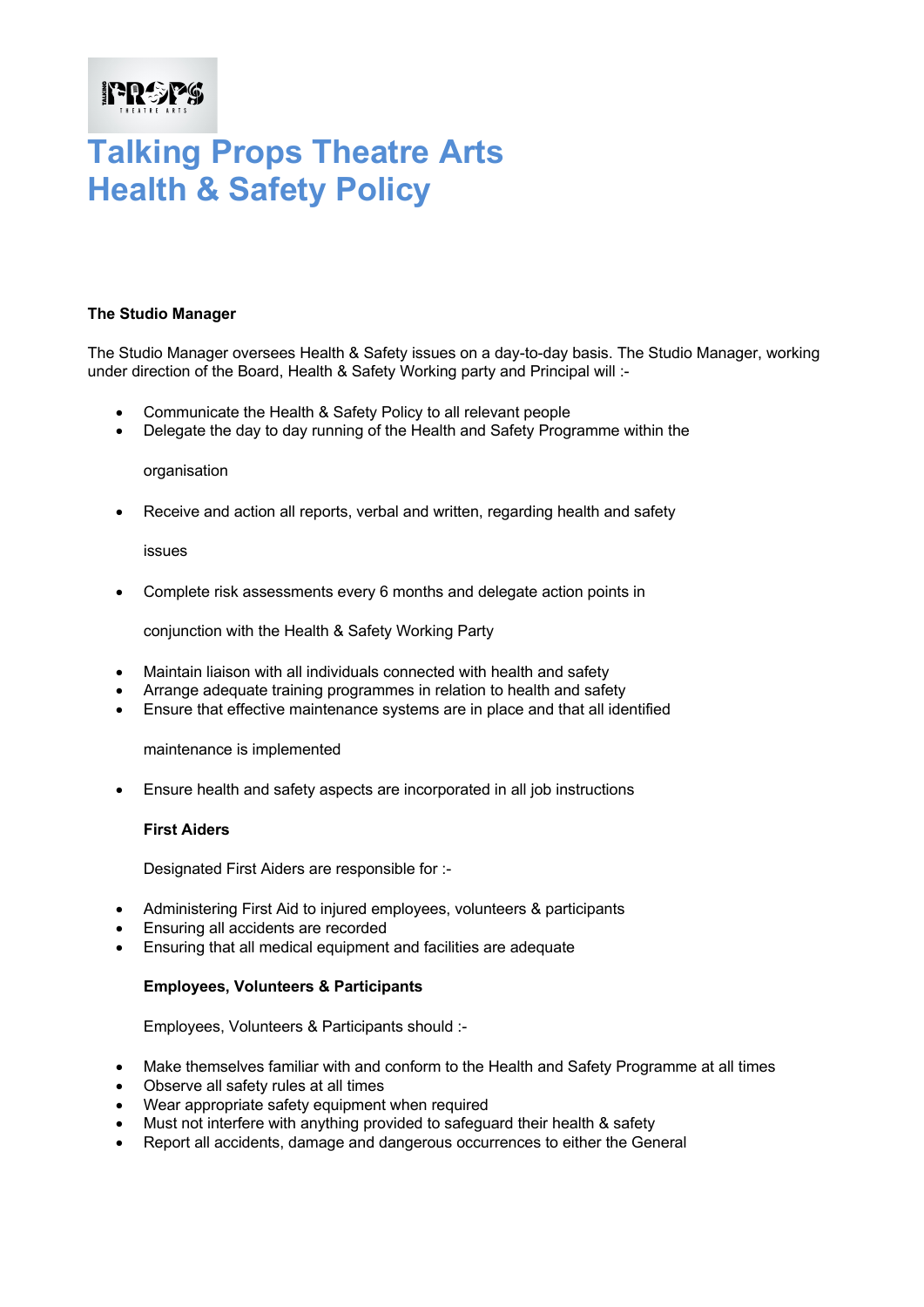Manager or a member of Talking Props staff

- Report all health & safety concerns to the General Manager or a member of Talking Props staff
- Take reasonable care of themselves and others who may be affected by their actions

#### **Arrangements For Maintaining A Safe And Healthy Working Environment**

Talking Props recognises there are a number of hazards throughout the premises that require control to be exercised in order to maintain the health and safety of employees, students , participants and other visitors. These controls and procedures are detailed as follows:

#### **Accident Reporting**

**FRAPS** 

A record of all accidents, however minor, should be entered in the accident book. The Accident Book is kept at the reception desk in the new theatre building. All injuries should be reported immediately in order that repeat accidents can be prevented. 'Near Miss' accidents should be reported to the General Manager, or senior member of staff on duty, immediately so that preventative measures can be taken.

#### **First Aid Points**

First Aid boxes are located :-

- Reception
- Studio One

#### **Training**

All Health & Safety training needs will be identified by the Health & Safety Working Party in conjunction with the General Manager. Training will be provided, where appropriate, in areas of health and safety awareness, first aid, the use of protective equipment and safety devices and manual handling.

#### **Use Of Electrical Equipment**

All users of theatre lighting, sound equipment and other electrical items must receive comprehensive instruction before they are allowed to operate the equipment. Training will be given by Talking Props own technician, or by another member of staff. Equipment operators must also demonstrate the ability to adhere to health and safety procedures before being able to operate equipment unsupervised.

#### **Ladders**

All ladders shall be regularly checked under risk assessment procedures and any defects noted and reported immediately to the General Manager. Anyone intending to work at height should ensure another member of staff is aware that they are doing so before they start work. Staff should not use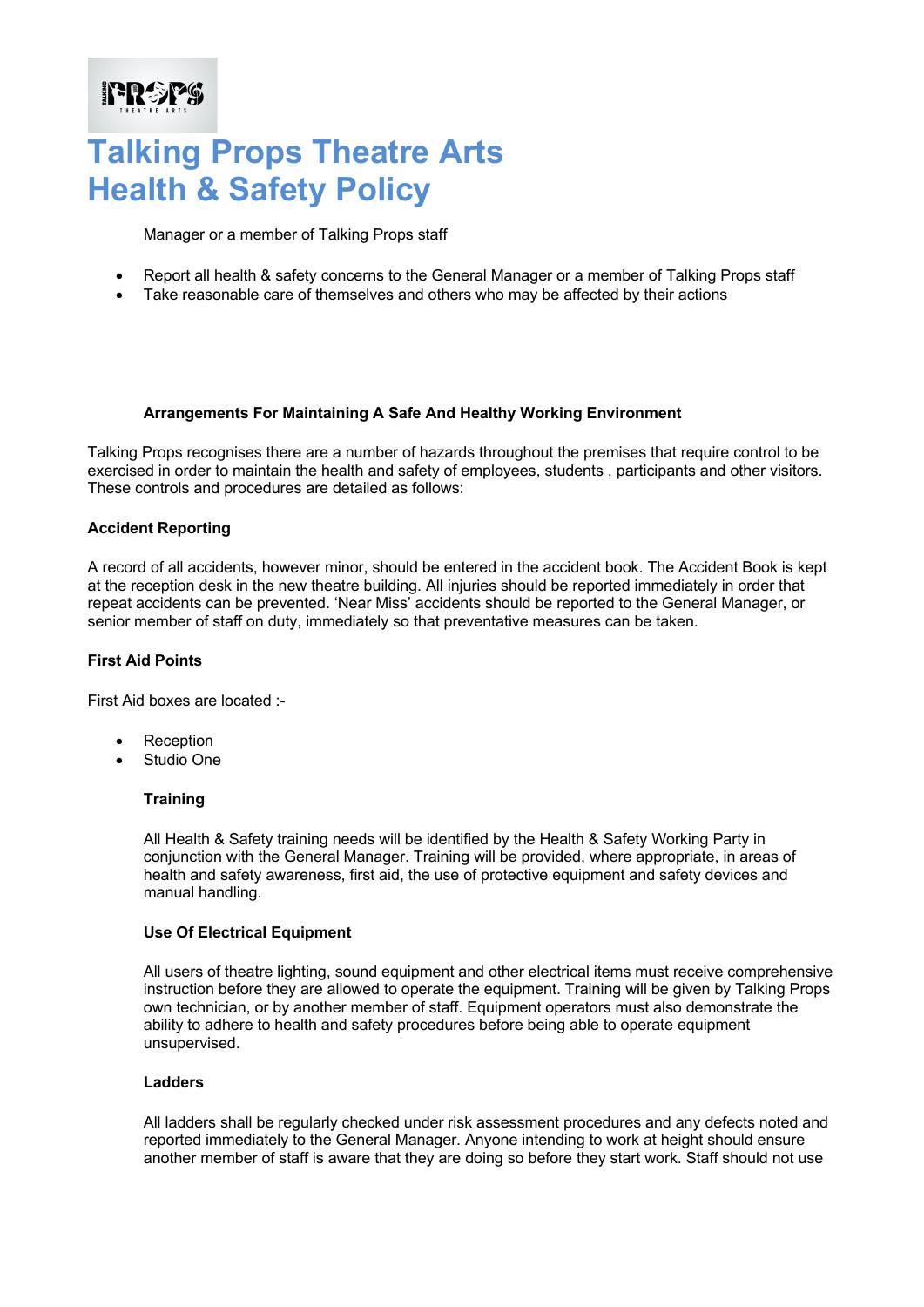ladders if they are in the building alone. The technician, or anyone using the ladders in the auditorium, must have a responsible person in the space with them at all times when working at height.

#### **Activities With Young People**

- Drama leaders are responsible for leaving the workshop space clear of furniture at the end of every session. Chairs should be safely stacked and fire exits must be left clear of any obstructions
- Leaders must ensure that fire exits remain clear **during sessions** when furniture may be moved around
- Whilst the organisation recognises that the nature of performing arts involves physical activity, young people must be given the option to sit out of activities where they feel unsafe
- Leaders should consider the appropriateness of the activities to the age, ability
- and experience of the young people they are working with in relation to health
- and safety issues

**FROPS** 

• Young people should be properly instructed in the use of technical equipment

and supervised where appropriate

• Young people should be regularly reminded of their contribution to the health

and safety of themselves and others. Disciplinary action will be taken when

individuals disregard health and safety rules

• Leaders must always consider health and safety issues in the design, construction

and use of a set for performance projects

• Leaders should familiarise themselves with fire procedures and consider all health

and safety issues when working at outreach venues

**Fire** 

Talking Props will make every effort to reduce both the likelihood of fire and severity of fire, and consequently asks employees, volunteers and participants to be vigilant and report anything that could be hazardous.

Employees, volunteers & participants should familiarise themselves with the posted fire precautions and drill procedure

For regular workshop sessions, fire drills will take place on the first session of each new term. Workshop leaders should ensure anyone who misses the first session, or joins later in the term, is given a safety briefing the first time they attend.

#### **Fire Evacuation Procedures**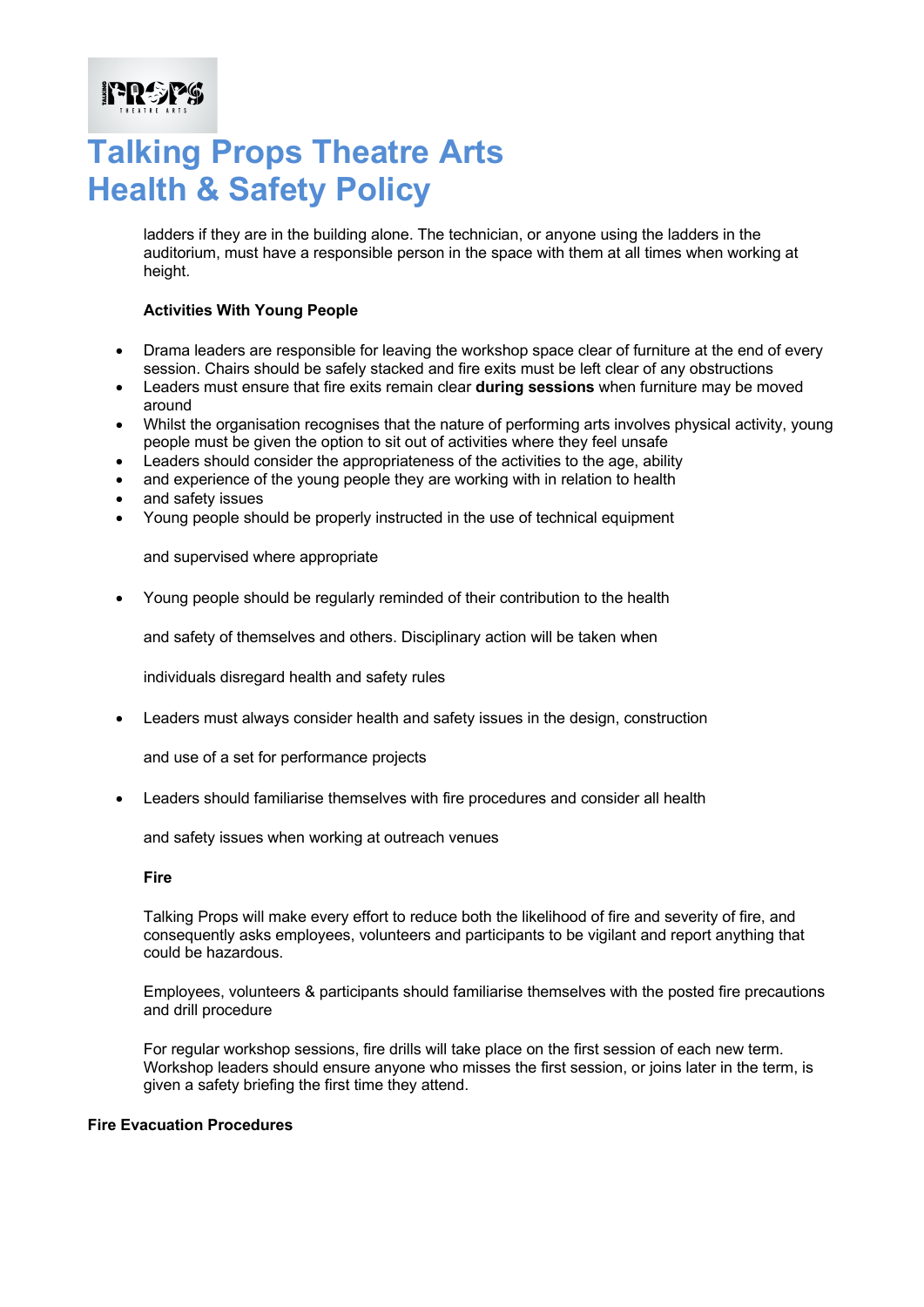If you discover a fire If you hear the fire alarm

- raise the alarm

**FRAPS** 

- do not attack the fire
- leave the premises by the nearest available exit
- close all doors behind you
- report to person in charge at the assembly point the disabled area staff will check the register

Call the fire brigade if you are the person previously designated to do so.

DO NOT RETURN TO THE BUILDING UNTIL YOU ARE TOLD IT IS SAFE TO DO SO BY EITHER A FIREFIGHTER OR A MEMBER OF YOUR YOUTH THEATRE STAFF

#### **Fire Evacuation Procedures For Performances**

Prior to the performance commencing, instructions will be given to :-

- **All Front of House Staff**
- **All Members of the cast**
- **All Stage Staff and Technical Crew**

A designated member of the front of house team will act as 'Fire Marshall'. And will help enforce the evacuation plan. The designated 'Fire Marshall' shall remain in the foyer throughout the performance – and should not undertake any other duties that would obstruct their duties should an evacuation become necessary.

If the fire alarm sounds :-

- Staff and Volunteers should help evacuate all participants, staff and audience members exiting the building via the nearest fire exit
- All participants, staff and volunteers should assemble at the disabled area of the main car park
- The senior technician on duty should ensure all the technical team are evacuated, and the senior member of stage staff should ensure all cast members are safely evacuated
- In the event of an actual fire, the designated 'Fire Marshall' shall follow the fire procedures and call the fire brigade. The 'Fire Marshall' should, if it is safe to do so, facilitate the checking of toilets, kitchen and offices to ensure the building is unoccupied
- Once the all clear has been given, either by a firefighter, or by the 'Fire Marshall' in the case of a false alarm, staff should facilitate an orderly return to the building

#### **General Housekeeping**

One of the major contributions towards the maintenance of poor health and safety standards is bad housekeeping. Everyone has responsibility for ensuring that housekeeping is up to standard in the areas in which they work. All areas of the building should be kept tidy and free from clutter. Any potential health and safety issued should be reported immediately to the General Manager or another member of Talking Props staff.